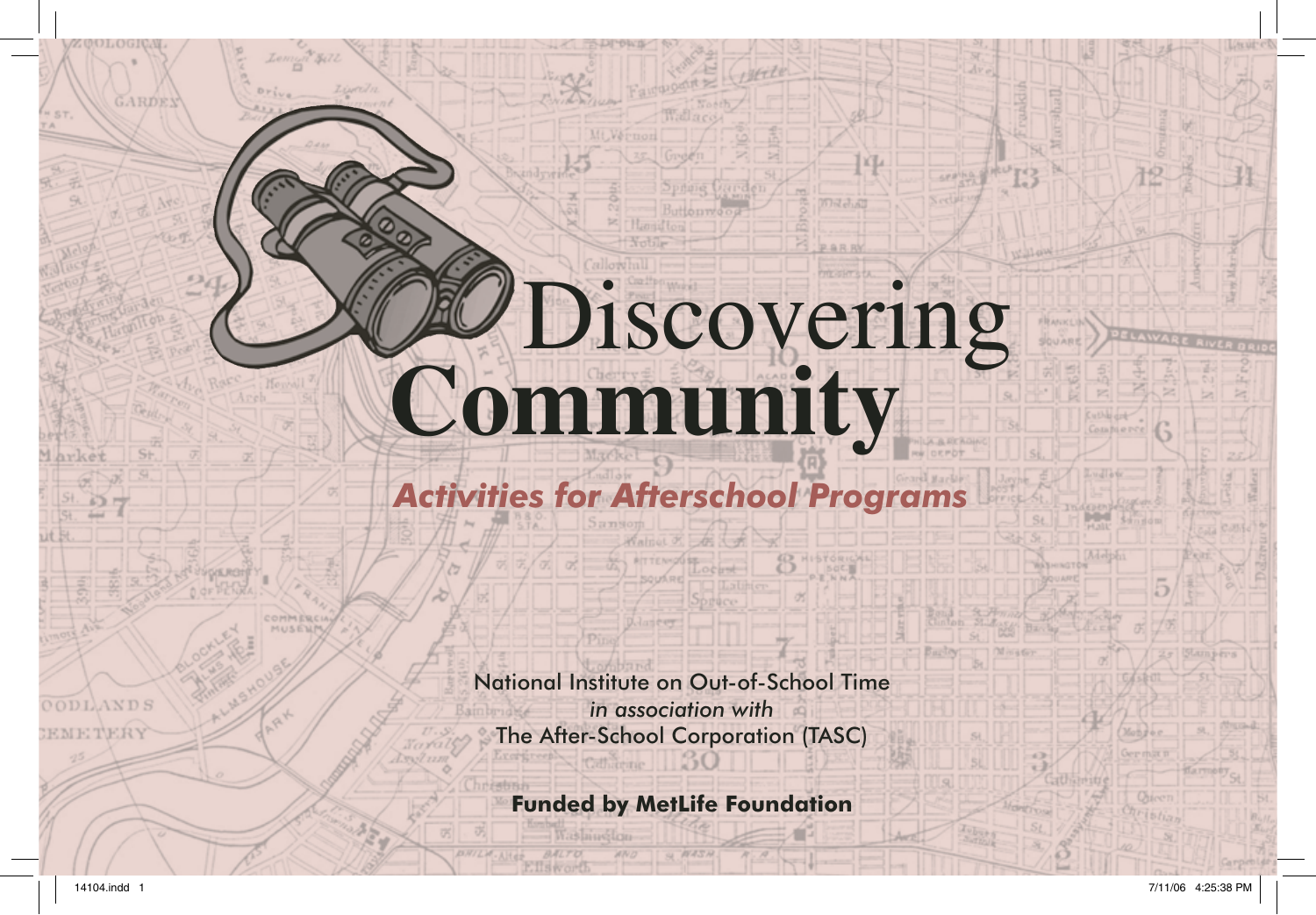## **Introduction**

Discovering Community, a national initiative created by The After-School Corporation and MetLife Foundation was designed to foster positive attitudes and stronger affiliations between students, teachers, and the surrounding school community. The project activities highlighted in this publication were conducted within the framework of school-based afterschool programs operated by community-based organizations. It is hoped that by fostering greater collaboration and mutual respect between schools and communities, the activities will help create a foundation for positive changes in school culture and relationships between students, teachers, and community members.

Afterschool programs in New York, Baltimore, Boston, Pinellas County (FL),

St. Louis, East St. Louis (IL), Charlotte, and Rome (NY) participated in the activities outlined in this publication. Activities were implemented during the spring and fall 2005 and spring 2006 school semesters. The youth involved were all middle school students.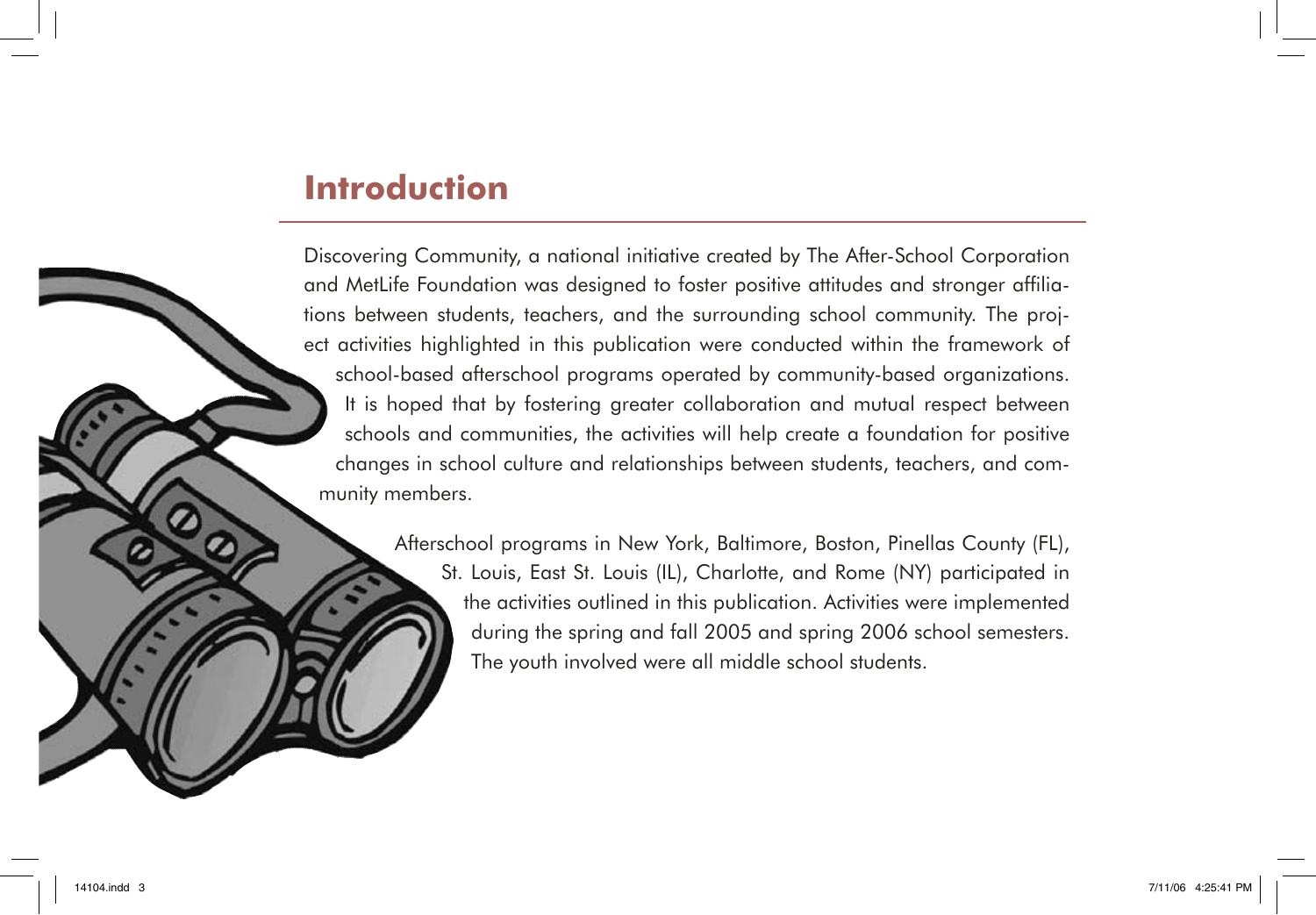# **Priorities for Successful Programming**

Youth participating in the "Discovering Community" activities experienced many changes in the ways they felt about the surrounding community, interacted with the community, understood the structure and governance of the community, and gained a sense of their roles and responsibilities within the community. Many school principals felt that in time whole school culture could be impacted. Based on our experience visiting with afterschool program leaders and youth participants we organized the following list of program elements that seemed to greatly contribute to the successful implementation of the activities.



- **>** Recruit youth who are already active/ enthusiastic participants in the afterschool program.
- **>** Engage the Principal's interest in the activities.
- **>** Bring in a community volunteer to help plan activities, i.e., artist, community organizer, historian, etc.
- **>** Recruit day school teachers to participate.
- **>** Promote school-wide awareness of activities, i.e., newsletters, school announcements, school bulletins, fliers, etc.
- **>** Hold culminating events/community celebrations.
- **>** Create visible products that can be shared.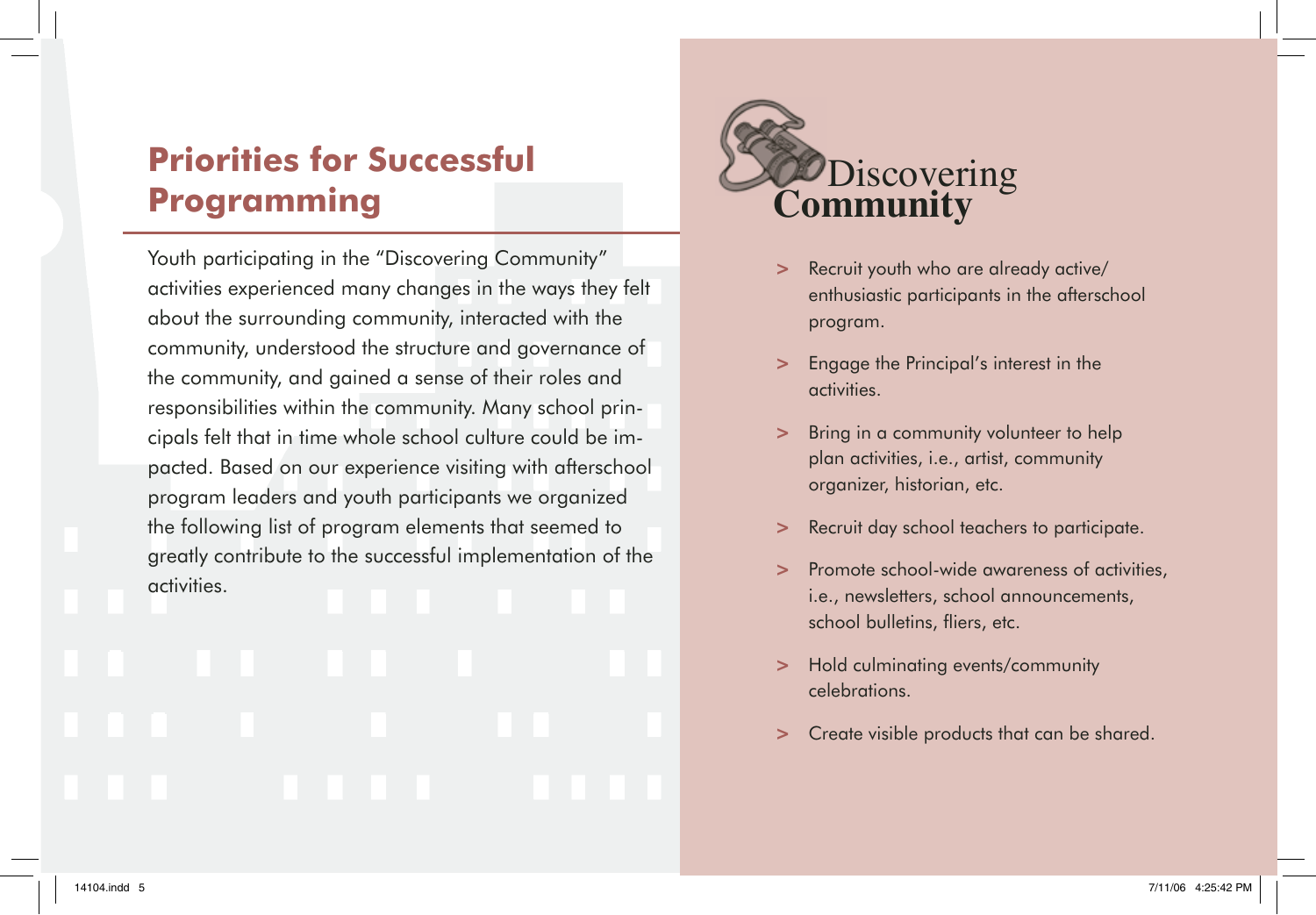# Warm Up Activity

*Before beginning any of the activities outlined in this publication it may be helpful to begin your group activity with a discussion about the word "community". This activity may take about 1.5 hours.*

**Part One:** Divide youth into groups and instruct them to write the word "community" in the middle of their posterboard. Ask them to brainstorm as a group a definition of "community". Youth also write other words on the poster that come to mind when they hear the word "community". Pass out magazines and scissors and ask the youth to include on the poster some pictures from the magazines that reflect their ideas of "community". They could alternatively draw pictures.

**Part Two:** Ask each group to describe their poster. Discuss some of the different opinions about community, choice of picture, etc.

**Discussion Starters:** How do people in a community work for a common goal? How can it be helpful to know a community's history?

**Sharing:** Place the posters in a high traffic area in the school building or program space.



**Time** *1.5 hours*

#### **Materials Needed**

*Posterboard, markers, magazines, scissors, glue sticks*

#### **Goal**

*To explore defi nitions of community, raise awareness of community, and team building.*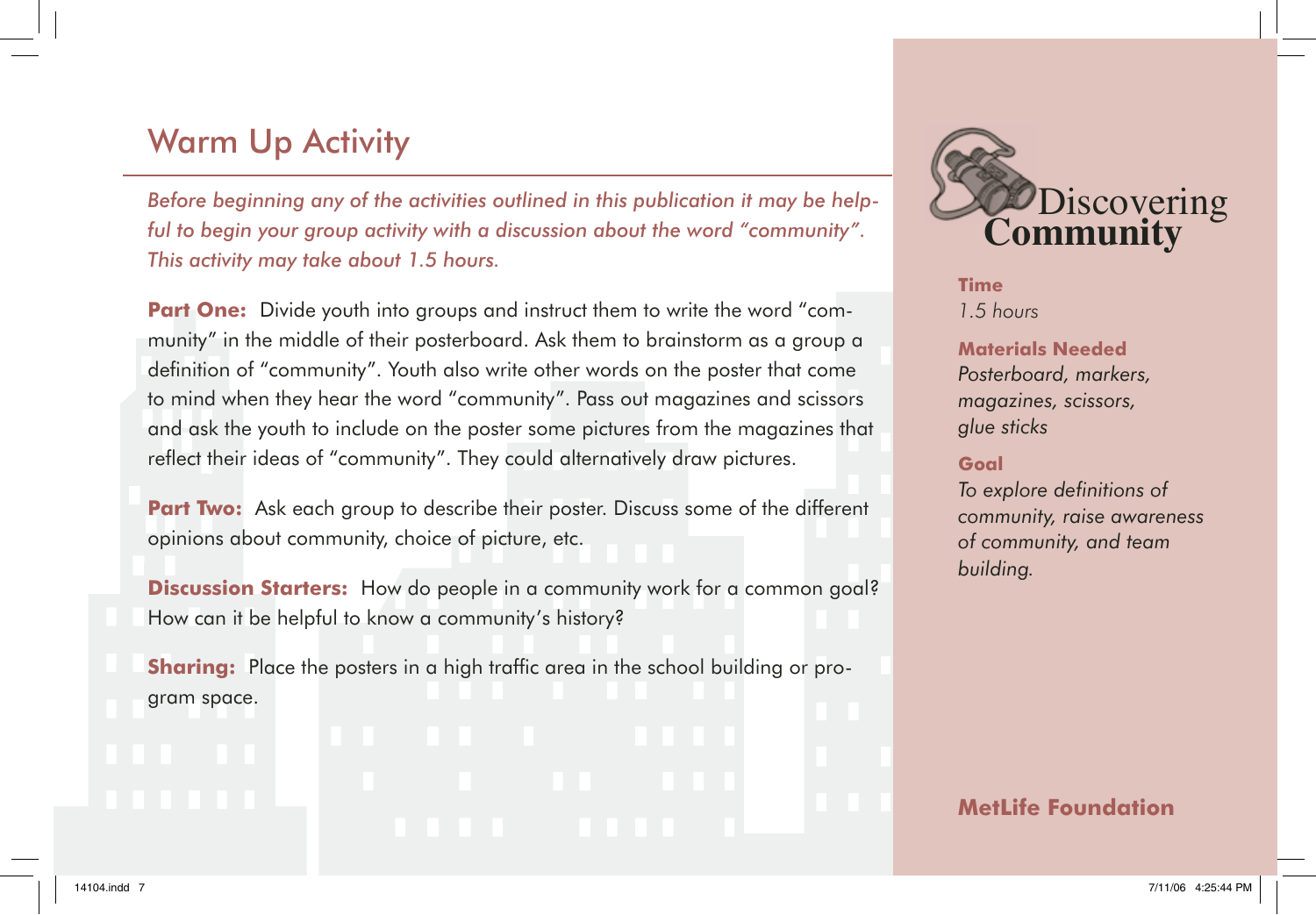# Activity 1: Community Rap

**Part One:** Spend time in small groups brainstorming about the community issues that are of greatest concern to the youth. Decide on an issue as a larger group and then return to small groups to begin creating rap lyrics. Listen to some popular rap songs to stimulate creativity. Distribute copies of the lyrics for practice and map out related stage movement and vocal parts.

**Part Two:** Arrange to perform the rap at a school event. Seek out other performance opportunities such as morning announcements or sports games.

**Discussion Starters:** Why is the issue you chose important to you? What message do you hope to convey through the rap song? What are possible solutions to the issue?

**Sharing:** Students may enjoy creating CD copies of the rap song to share with elementary school classrooms in the neighborhood. If there is a school or district web site there may be an opportunity to showcase the students performing the rap.



**Time** *3 sessions; 2 hours each*

#### **Materials Needed**

*Pencils, notepads, tape recorder (optional), large notepad for lyrics.*

#### **Goal**

*Familiarize youth with issues that are of current concern in the community and tap into a comfortable method of public presentation.*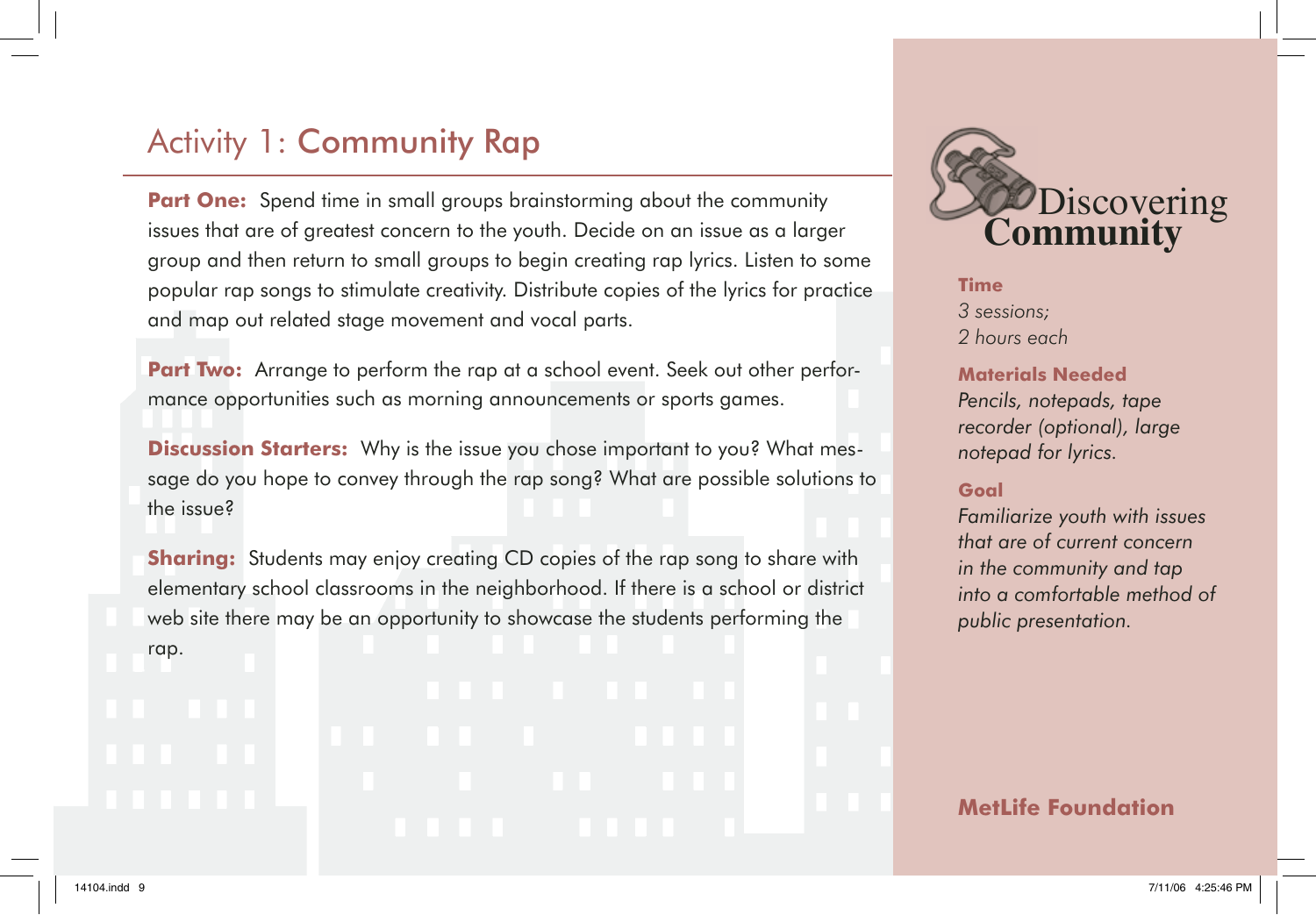# Activity 2: Taking Action

**Part One:** As a large group discuss and decide on a community issue that the youth would like to address through advocacy and action. Once the larger group has agreed on an issue, break-down into smaller groups of up to 6 youth and one adult facilitator. Each small group will create an action plan and develop a list of concrete action steps to do one of the following:

- Hold a community meeting Create an in-school survey
- 
- 
- 
- Stage a rally  **Write a letter to the editor**
- Participate in a march Start an in-school interest group

**Part Two:** Small groups share plans and distribute copies of action plans to all the youth. Work with local community activists to actualize plans.

**Discussion Starters:** How might your action steps help to resolve the community issue? What are the important things that need to happen in order for you to complete your action steps?

**Sharing:** Contact local community newspapers to cover the youth advocacy/action activities. Take pictures for a school display board and post news clippings, letters, and surveys.



#### **Time**

*2 sessions; 2 hours each (additional time outside of school)*

**Materials Needed** *Pencils and notepads.*

### **Goal**

*Familiarize youth with the issues that are of current concern in the community and facilitate youth taking action in a variety of ways to address the issues.*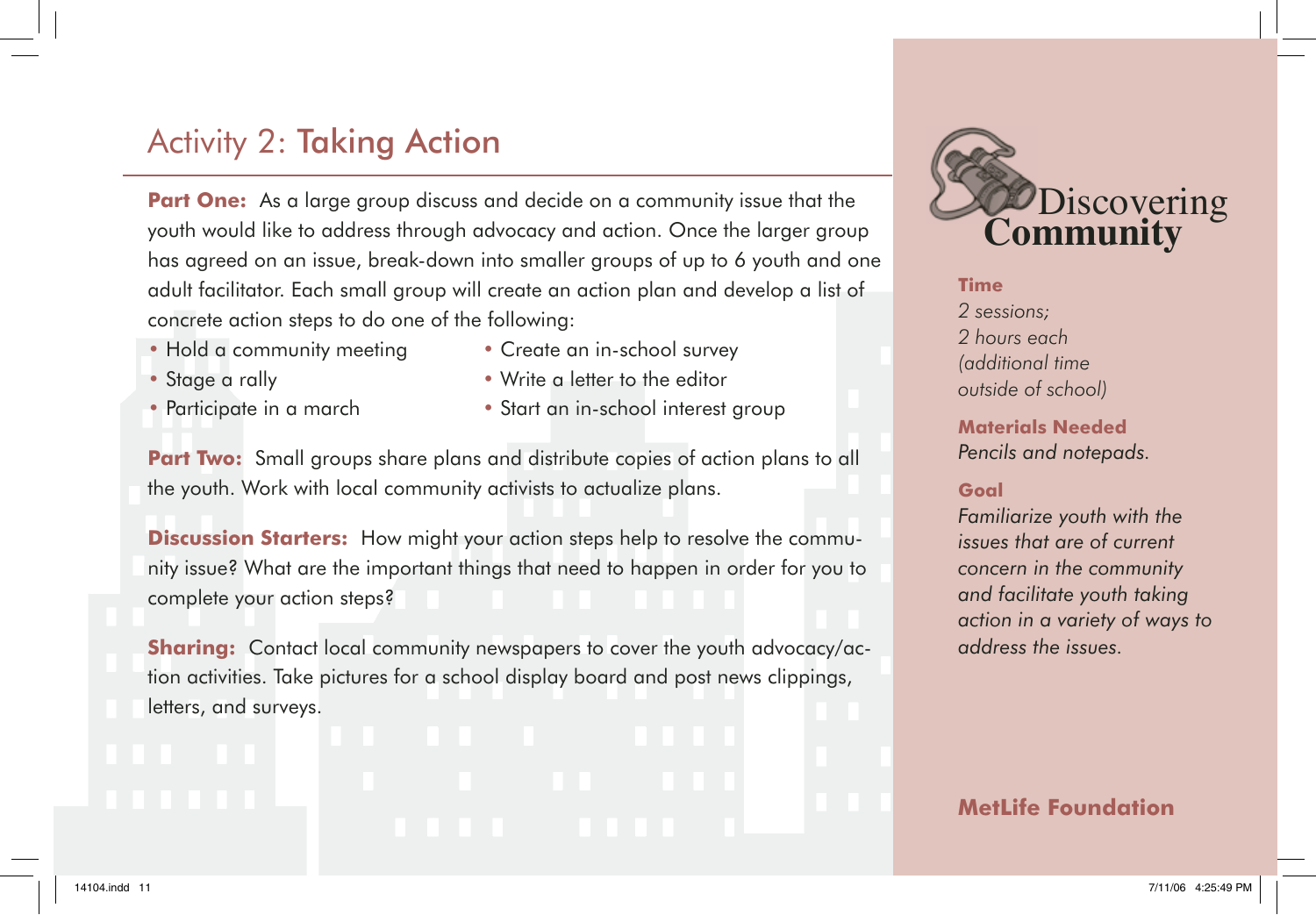## Activity 3: Recycle Rage

**Part One:** Have youth collect a variety and large quantity of recycled materials (such as cardboard, plastic trays, juice and soda bottles, paper towel tubes) that can be used to create games booths for an indoor cardboard carnival. Youth meet to discuss ideas for game booths, prizes, refreshments, and attendees. Youth work in small groups on each one of these tasks. Local elementary-age school or recreation groups are invited to attend. Youth build the carnival games, work as game-booth facilitators, and serve the carnival snacks.

**Part Two:** Youth distribute information packets about recycling at the carnival. Have youth design a recycle survey that challenges participants to examine their own recycle habits.

**Discussion Starters:** What are the benefits of recycling? What are ways to encourage more people to recycle? How do we encourage manufacturers to use more recyclable material in packaging products?

**Sharing:** Invite a local reporter to cover the event.

# Discovering **Community**

**Time** *Multiple sessions*

#### **Materials Needed**

*Scissors, heavy duty tape, game board pieces, variety of recycled materials, markers, paints, pencils, and rulers.*

#### **Goal**

*Raise awareness about the importance of recycling and developing creativity in use recycled products.*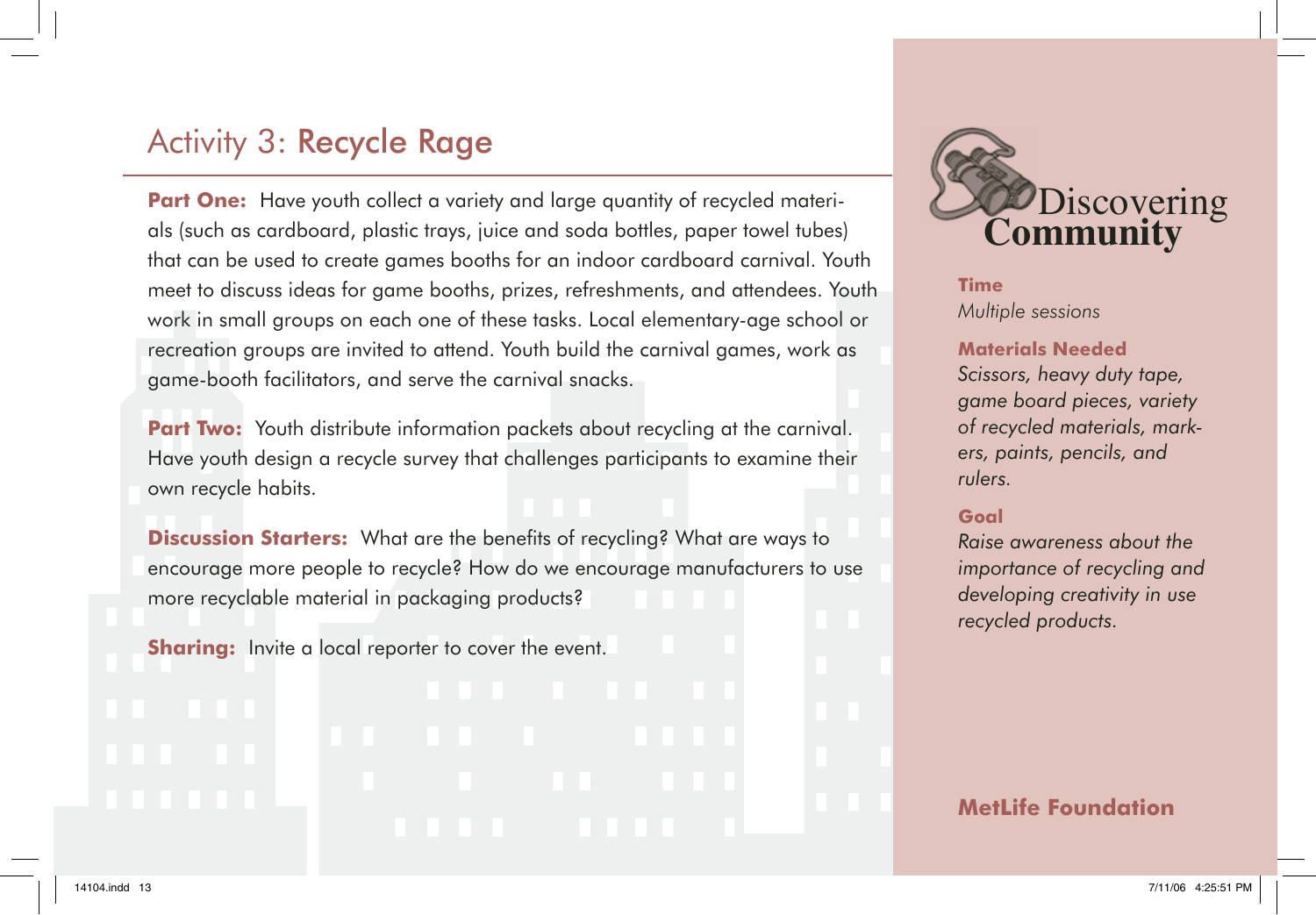## Activity 4: 2-4-6-8 Who Do We Appreciate

**Part One:** Students work together to plan an appreciation luncheon for their teachers. In small groups youth plan a menu, arrange for donated food items, create invitations, organize decorations, and design appreciation posters and banner to hang in school. Luncheon can be held on professional development day or during lunch time shifts in school cafeteria.

**Part Two:** Youth serve the lunch and prepare a brief address to introduce the event. Opportunity for youth to create and share an appreciation poem or essay.

**Discussion Starters:** What are all the ways that teachers serve a school community? Would any of you be interested in a teaching career and why? What are the benefits to working as a teacher?

**Sharing:** Take pictures of the events and post in a very visible place in the school building. Several of the youth can write an article for the school newspaper or local community paper.



**Time** *3 sessions; 1.5 hours each (2 hours for event)*

#### **Materials Needed**

*Pens, paper, paper goods, donated food items, decorations.*

### **Goal**

*Build positive relationships between students and teachers; Youth work collectively to increase understanding between youth and adults and to express appreciation of the adults.*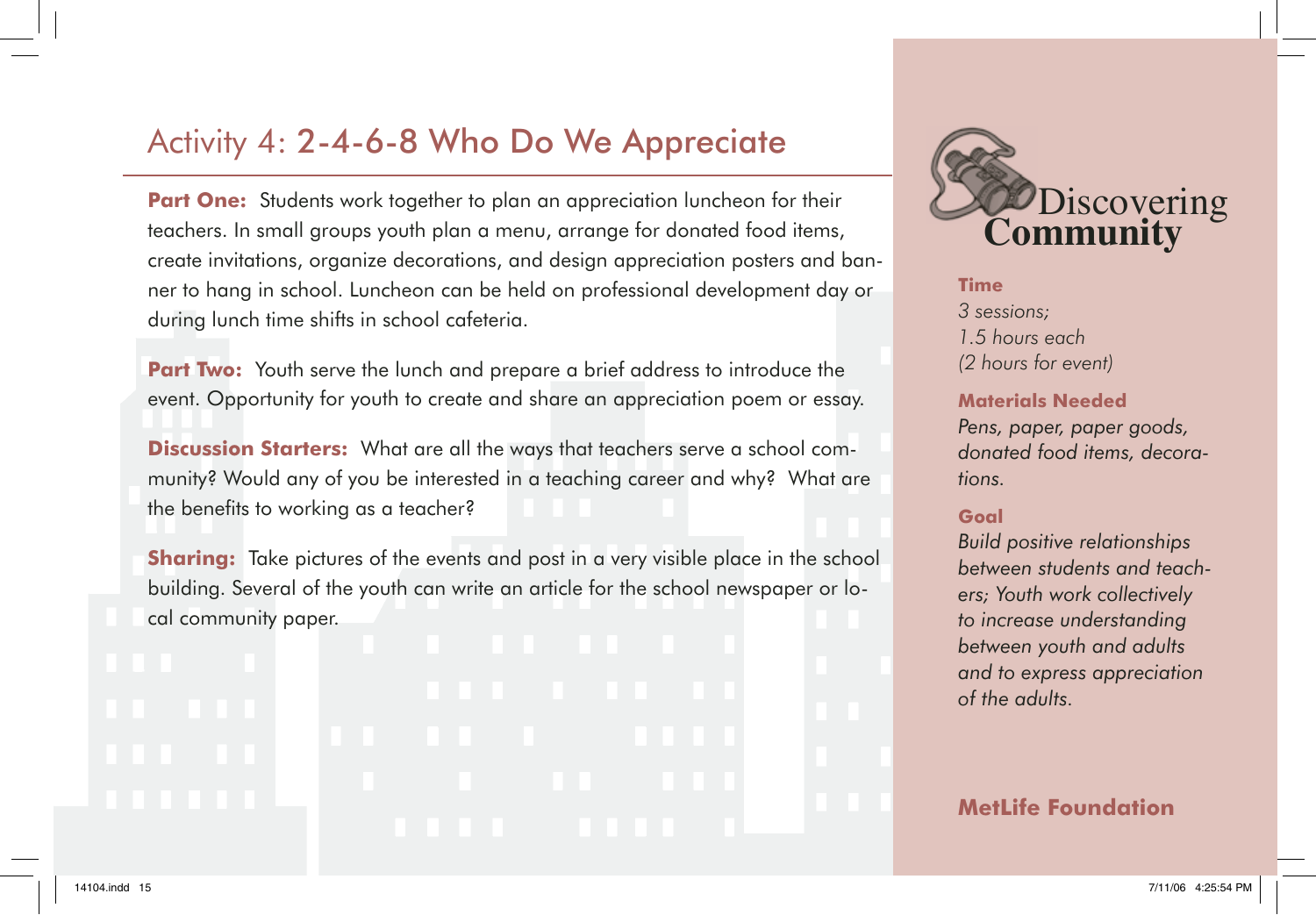## Activity 5: Homework Helpers

**Part One:** Middle school youth create a homework club that will provide homework assistance to the local elementary school children. This is a comprehensive activity which requires adult facilitators to negotiate an agreement with the elementary school and to create and deliver sufficient training for the youth to provide valuable assistance. We suggest about a two-week training period. Youth can take the lead on creating: Homework Guidebook for Tutors, Homework Assistance Rules for Participants, Daily Self-Evaluation Form, Parent Permission Form for Participants, Announcement Flyers.

**Part Two:** Middle school tutors offer homework assistance two days a week from 3:00 -4:30 PM. They can lead enrichment games during the homework time period for those elementary-age youth who have completed homework or don't have any assigned. The tutors meet from 4:30 – 5:00 after each homework assistance session to debrief with adult facilitator.

**Discussion Starters:** How can working as a tutor be a benefit to you? In what ways do you think you can help elementary-age students with their homework? What does it mean to be a mentor?

**Sharing:** News about the homework club should be shared in the middle and elementary school newspapers, principal letters, and parent notices. Contact a local community paper to highlight the activity.



**Time** *Semester*

#### **Materials Needed**

*Pencils, notepads, journals, calculators, dictionaries, rulers, and paper.*

#### **Goal**

*To increase understanding between middle school and elementary school children; To encourage middle school youth to serve as role models for younger children.*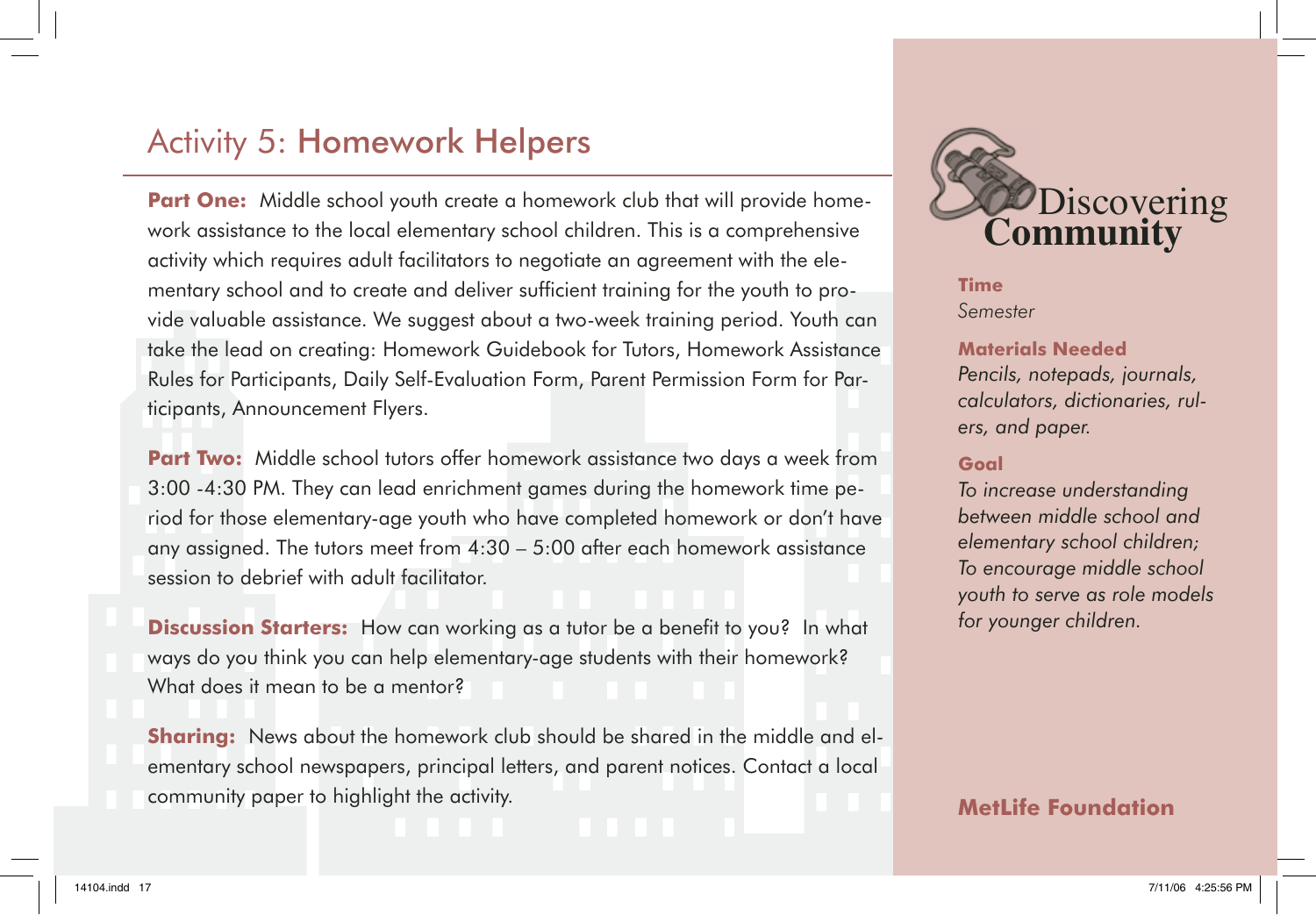# Activity 6: Booktalks

**Part One:** Working in teams of two, middle school students review the summer elementary school reading list and choose a book to profile. Students read the book and take notes on note cards. Using these notes each team of two prepares an oral presentation on the book and designs a poster that helps to tell the story.

**Part Two:** The students give booktalks in several classrooms at the local elementary school. The emphasis is on inspiring the elementary-age youth to read the books, visit the library, etc.

**Discussion Starters:** What makes a good book? How do you inspire someone else to read a book that you enjoyed? How can choosing to read a book sometimes be a better choice than watching TV or going to a movie?

**Sharing:** The posters are displayed in the elementary school classrooms.



**Time** *3 sessions; 2 hours each (2 hours for event)*

#### **Materials Needed**

*Pencils, note cards, copies of reading books, elementary school reading list, markers, poster board, web pictures (computer and printer), tape, and glue.*

#### **Goal**

*Build relationships between younger and older students; Building community while practicing English Language Arts skills.*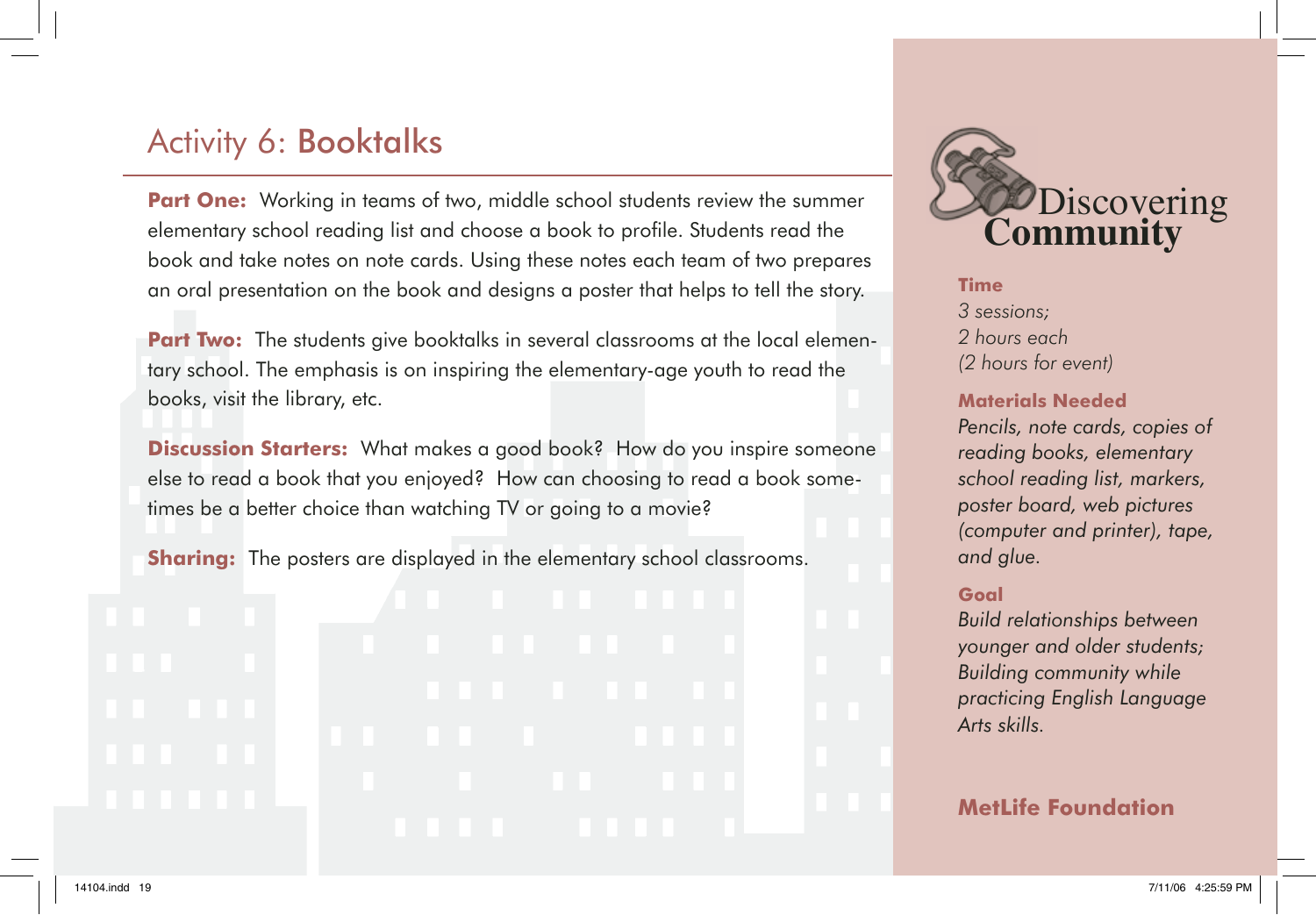## Activity 7: Careers on Camera

**Part One:** Youth work in small groups in all areas of production including writing, filming, and editing. Youth work is facilitated and supervised by expert technical assistants. Youth prepare questions for and conduct community member interviews. Invite additional industry professionals as guest presenters to share information about video production with the students.

**Part Two:** Once production is complete make a formal announcement that the video is available for viewing. Distribute copies to each youth. Youth should prepare a short oral presentation summarizing the production process and overview of the video content which can be delivered in school classrooms.

**Discussion Starters:** What careers interest you? What goes into making a decision about pursuing a particular career? How will you know what career is best for you?

**Sharing:** Hold a culminating event that features the showing of the community careers video. Invite the school community and surrounding neighbors and business leaders. It may be helpful to attach this event to another planned school function that draws strong attendance from the school community. Include the video as a resource in the guidance office "career" collection.

# **Time** Discovering **Community**

*Semester*

### **Materials Needed**

*Audio and video equipment, computer access, writing materials, technical assistance.*

#### **Goal**

*Document through writing, photography, audio and video the vocations and career choices of community members; Help youth to understand the tapestry of career and life experiences that make up a community.*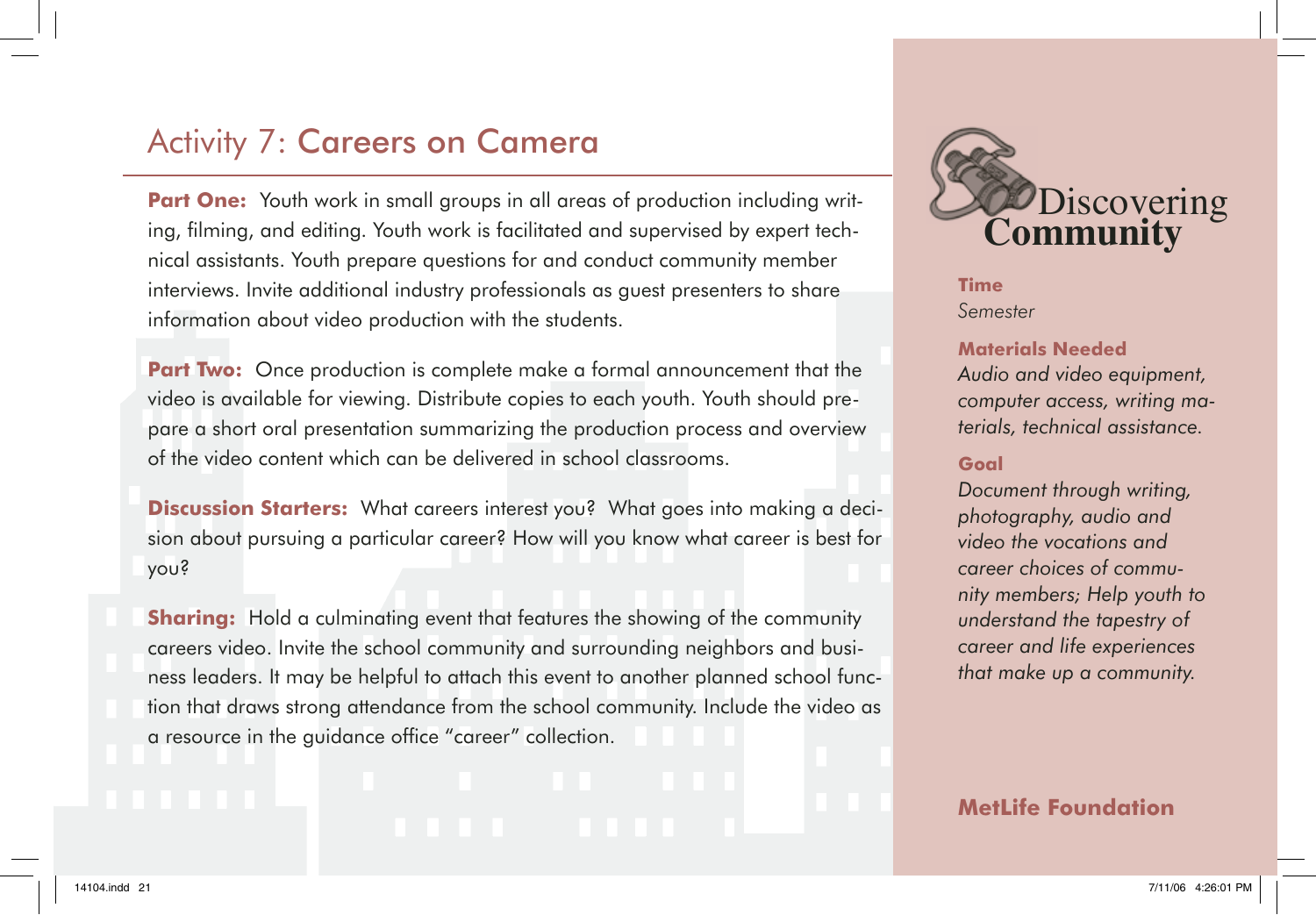## Activity 8: Journaling Journeys

**Part One:** Arrange for students to take several field trips to local protected ecosystems, such as wetland, salt marsh, pond, estuary, state park, etc. Youth document their impressions in their journals through writing and pictures as they participate in the field trips. Invite quest speakers from a local environmental center to present and facilitate a discussion during one of the afternoon meetings. Youth can share reflections from their journals in small aroups during afternoon meeting time.

**Part Two:** During the last meeting have students break into small groups and take on one of the following tasks: (1) activity overview article for school paper or principal newsletter; (2) letter to the editor for local paper expressing concerns related to environmental protection; (3) ecosystem poster for science classroom.

**Discussion Starters:** In what ways has urban development endangered natural environments? How do we balance preserving the environment and building new houses and businesses? What role can an individual play in helping to protect the environment?

**Sharing:** Arrange for students to present their experiences to younger elementary students as part of a classroom science activity.

Discovering **Community**

**Time** *5 sessions; 2 hours each*

**Materials Needed** *Pencils, pens, and journals.*

#### **Goal**

*Increase youth awareness of the relationship between the environment and preservation of the community; Increase understanding of each person's role in protecting the community environment.*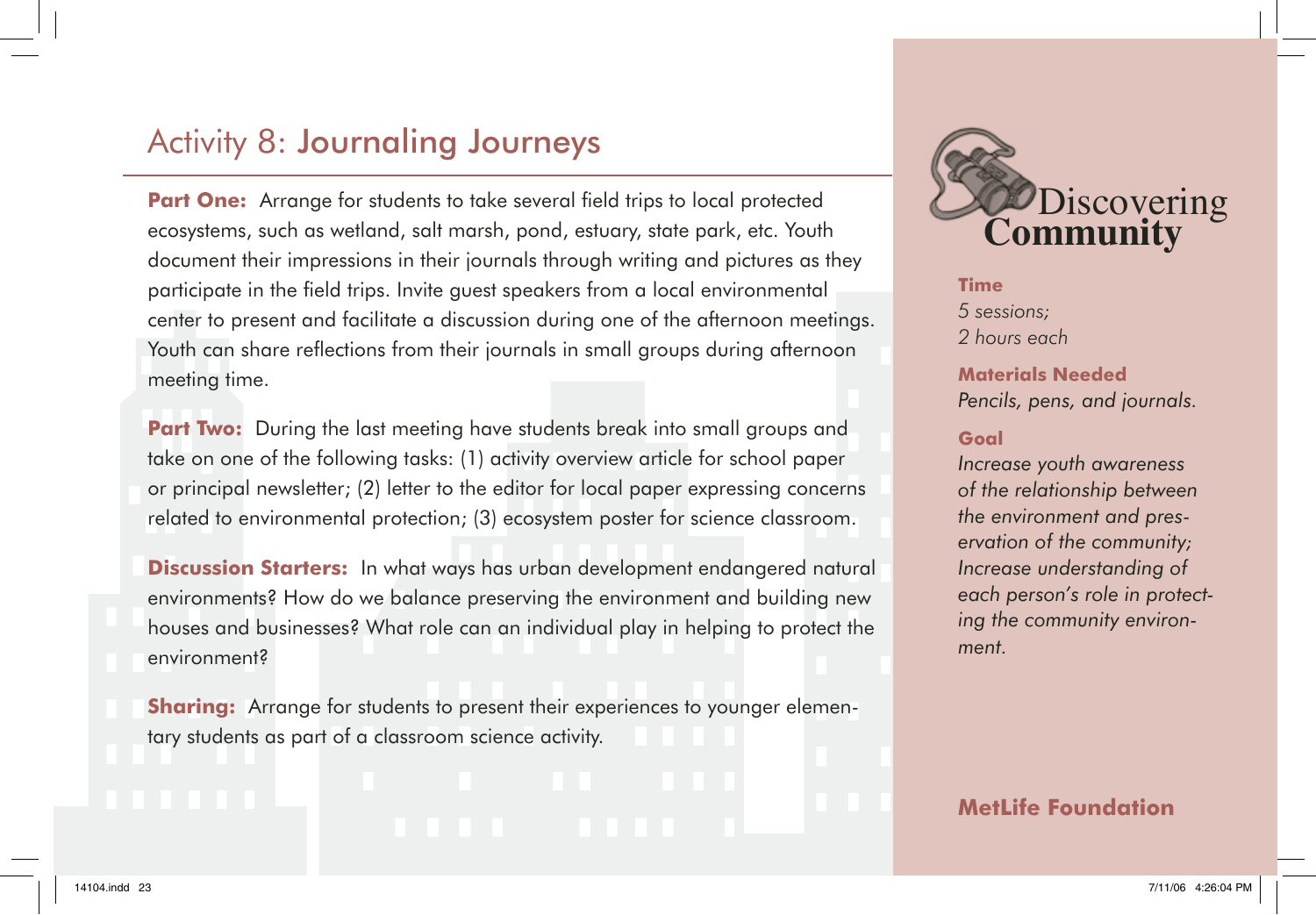# Activity 9: Our School, Our Home

**Part One:** Students spend the first session discussing the importance of youth voice in the school community and issues related to the physical environment of the school that are of concern to them. These discussions can occur in small groups and then be presented back to the larger group. During the next meeting students take a detailed walking tour of the school building and grounds noting their observations in their notepads. Students create a survey that asks their classmates to report on school environment issues of concern.

**Part Two:** Based on their own observations and classmate survey results the youth choose a school environment issue to address. The youth meet with the school principal to discuss possible projects that will yield appropriate and sustainable solutions.

**Discussion Starters:** How many hours a year do you spend in the school building? What are ways you would like to see the school building change? How do you help to create among other school community members a respect for the school environment and property?

**Sharing:** Students should write several activity updates for the school newspaper or principal's newsletter. Some students could prepare an oral presentation to share with members of the PTA/PTO and school board.



**Time** *Semester*

#### **Materials Needed**

*Pencils, pens, paper, access to copy machine, and notepads.*

#### **Goal**

*To address school environment issues through collaborative efforts between the afterschool program youth and the rest of the school community.*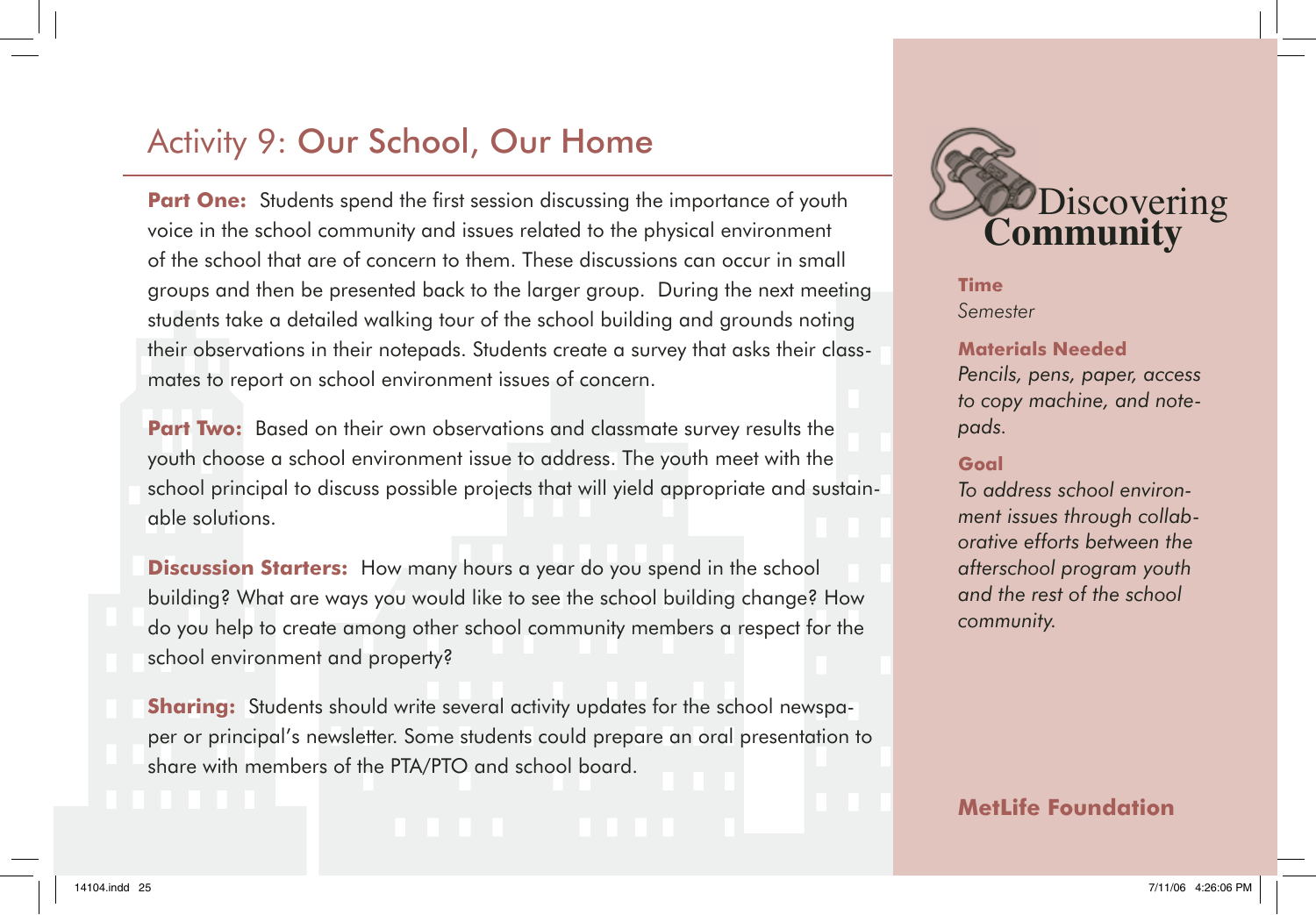## Activity 10: We Are What We Eat

**Part One:** Work with a nutrition/science specialist to present several curricular units on food production systems and general nutrition and healthy lifestyles. Youth create a survey to distribute to school peers about daily food consumption. A summary of the survey findings, which communicates information about the eating habits of the school youth, can be captured in several posters and a news article. Youth should conduct web research on the food pyramid and healthy eating choices. Arrange for field trips to a local food bank and supermarket. Students should take notes as they visit the supermarket (see discussion questions below).

**Part Two:** Youth host a healthy eating forum for their families for which they prepare fresh and nutritious snacks.

**Discussion Starters:** How do you describe your eating habits? In what ways could you change your eating habits to be healthier? How do local food stores present food products? Why do some food products go on sale? How much do you think shoppers pay attention to nutrition labels on food products? What influences shoppers to buy certain products? Does it make a difference for the community when there is a large supermarket versus small grocery stores?

**Sharing:** At culminating healthy eating forum youth present an overview of their project and knowledge gained. Survey posters can later be displayed in science classrooms.



**Time** *5 sessions; 1.5 hours each*

#### **Materials Needed**

*Pencils, notepads, paper, calculators, access to school kitchen/cafeteria for food prep, and access to computers and copier.*

#### **Goal**

*Help youth understand the importance of healthy eating choices and to understand community contributions to food production and distribution.*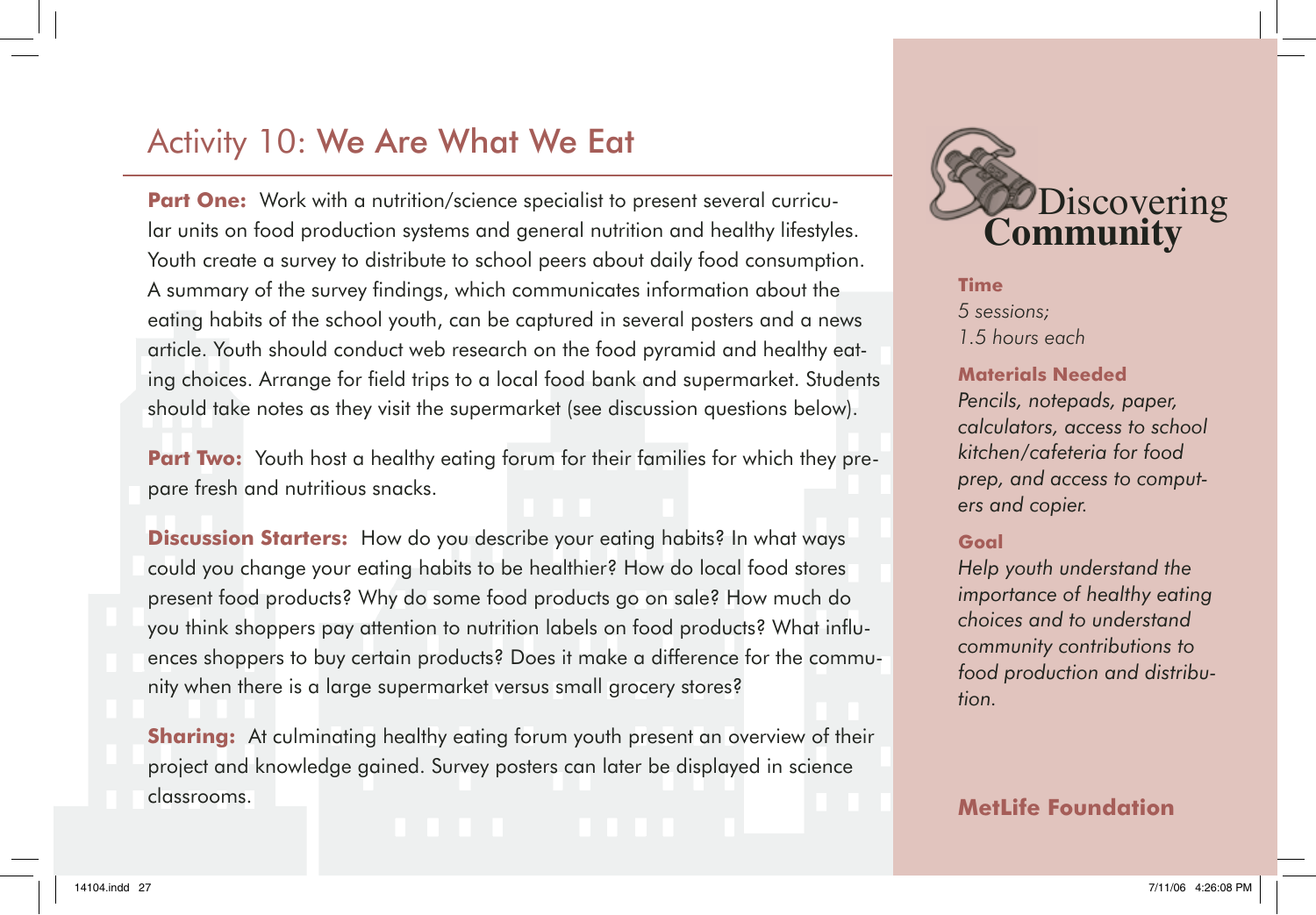# Activity 11: One World

**Part One:** Youth develop a survey about immigration experiences and interview community residents. The youth summarize the information collected into a presentation including topics such as cultural stereotyping and the challenges new immigrants face. Facilitators should arrange for a guest speaker such as a legislator knowledgeable about immigration law, policy, and current political trends.

**Part Two:** In small groups youth spend one session researching background on a particular policy development and then hold a mock debate. Invite teachers and school administrators to the debate.

**Discussion Starters:** What is your cultural history? What are some of the challenges that immigrants face in their new countries? In what ways can local communities reach out to new immigrant people?

**Sharing:** Arrange with classroom teachers for the students to present their findings during related social studies classroom activities.



**Time** *5 sessions; 2 hours each*

#### **Materials Needed**

*Pencils, notepads, tape recorder, access to computers.*

#### **Goal**

*Expose youth to issues related to immigration and cultural difference.*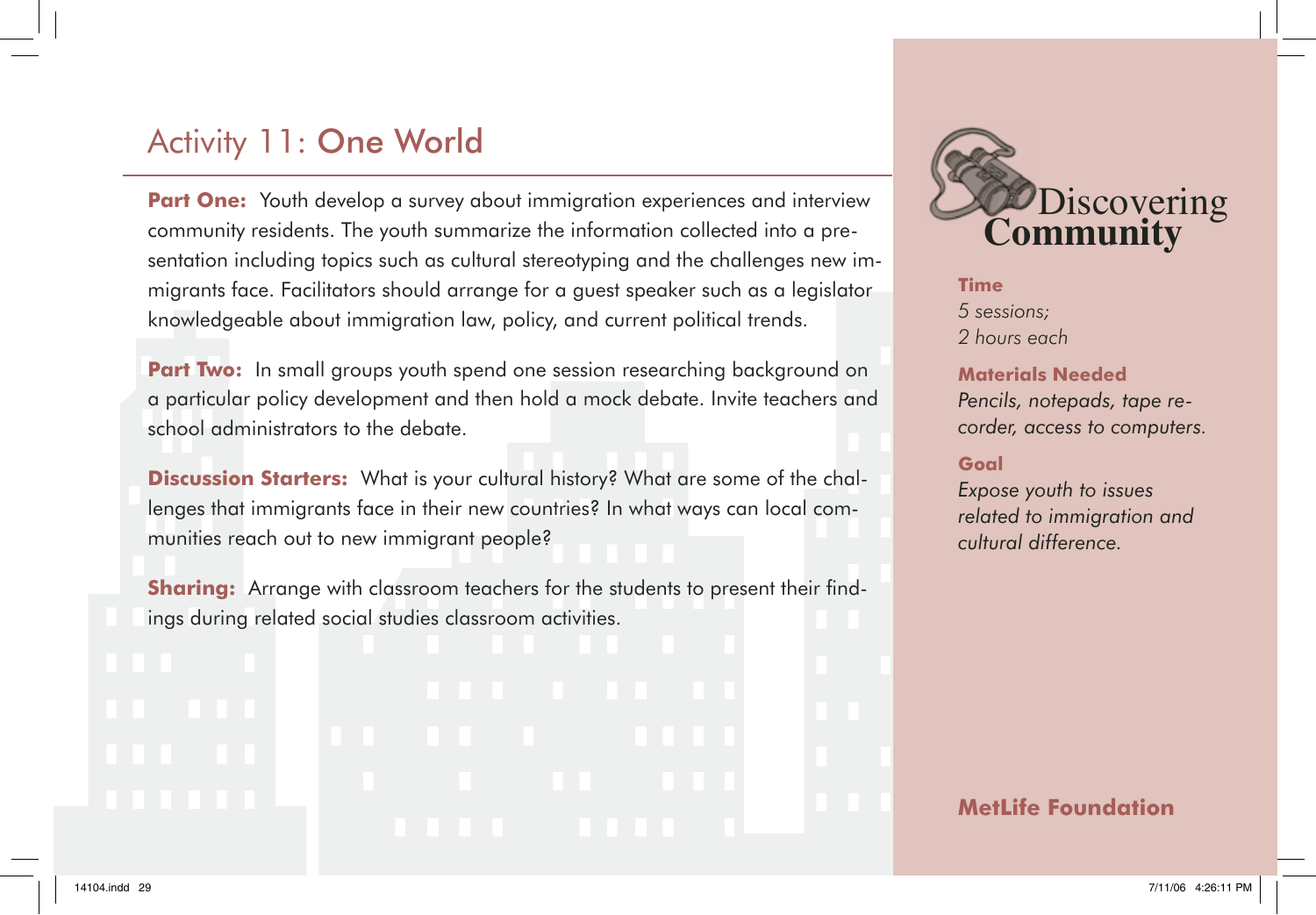# Activity 12: Calling All Volunteers

**Part One:** The afterschool program youth promote volunteerism by setting a school participation goal of 1000 collective hours of volunteer service for the semester. Announce the challenge at a school assembly. Youth create volunteer logs which are distributed to all participants and used to tabulate volunteer hours. With the guidance of adult facilitators, youth organize volunteer projects in the school and local community that can be performed by classmates. Youth perform communication and monitoring activities such as publicizing volunteer opportunities and tracking participation.

**Part Two:** Youth encourage participation in the volunteer challenge by designing posters displayed around the school and communicating campaign updates through morning announcements and school newsletters.

**Discussion Starters:** What role do volunteers play in the local community? What are examples of community organizations that seek out volunteers?

**Sharing:** Plan a culminating celebration to recognize the completion of valuable volunteer work. Invite community and local government representatives to award certificates of achievement.



**Time** *Semester*

#### **Materials Needed**

*Pencils, notepads, paper, access to copier, and access to computers.*

#### **Goal**

*Engage the afterschool youth and broader school community in volunteer activities.*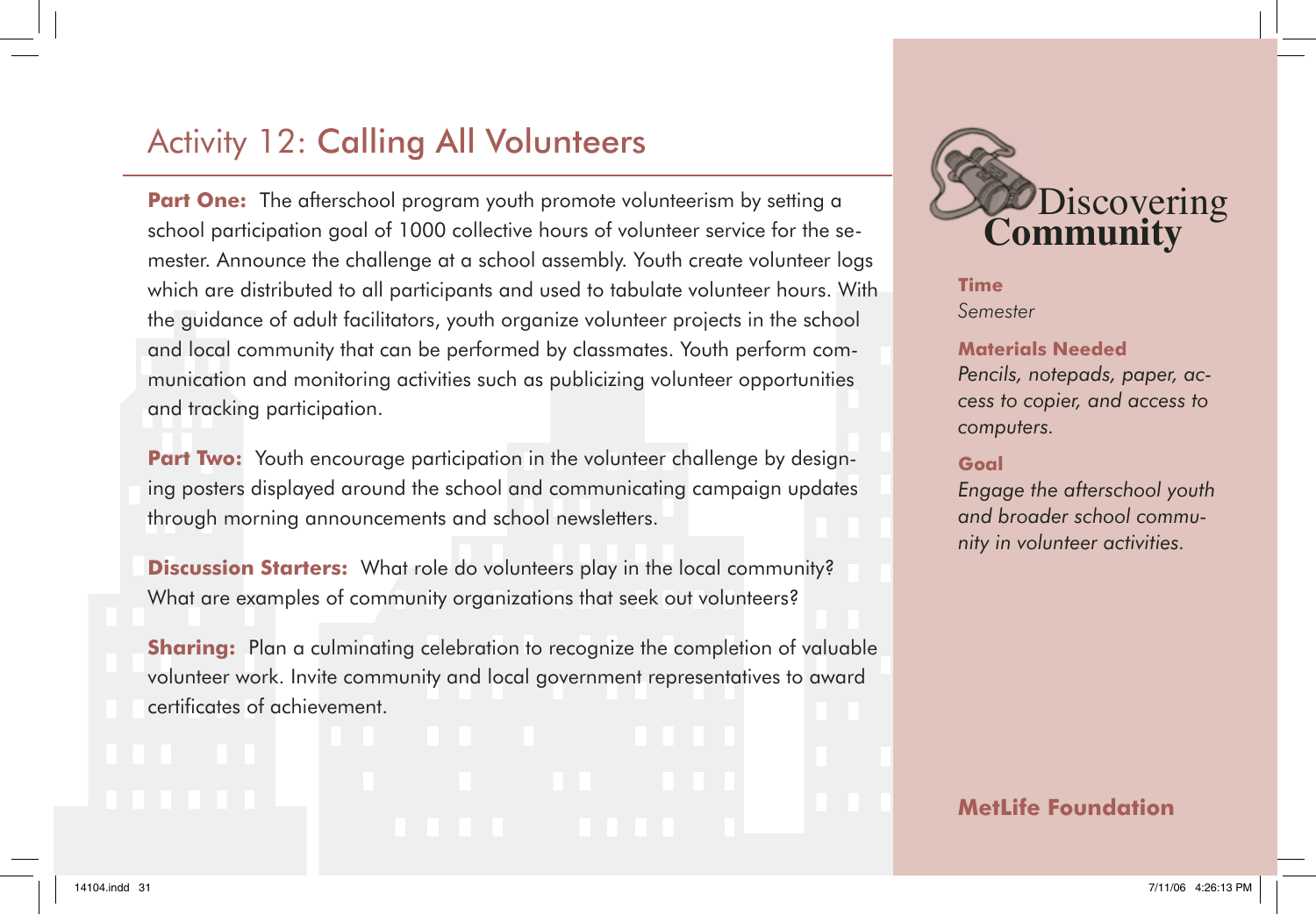# Activity 13: Mural of Leaders

**Part One:** Students are introduced to the fundamental skills of ceramic art and provided extensive practice in using art tools, materials, and techniques. Through books, journals, and Internet resources students investigate the lives of selected local and world leaders. Youth create ceramic images of these leaders on tiles that are joined together in a mural.

**Part Two:** Youth can prepare short essays describing the contributions of the selected leaders and share this information through group presentations.

**Discussion Starters:** What makes a successful leader? Who do you think about as leaders in your community today? What world leader would you be most interested in meeting and why?

**Sharing:** Photograph the mural development process and set up a display in a prominent area of the school building. Hold an unveiling ceremony including school community, neighborhood, and local government officials.



**Time** *Semester*

#### **Materials Needed**

*Ceramic supplies and equipment and skilled assistance.*

#### **Goal**

*To introduce the art of ceramic to youth and to create permanent images in the community of notable local and world leaders.*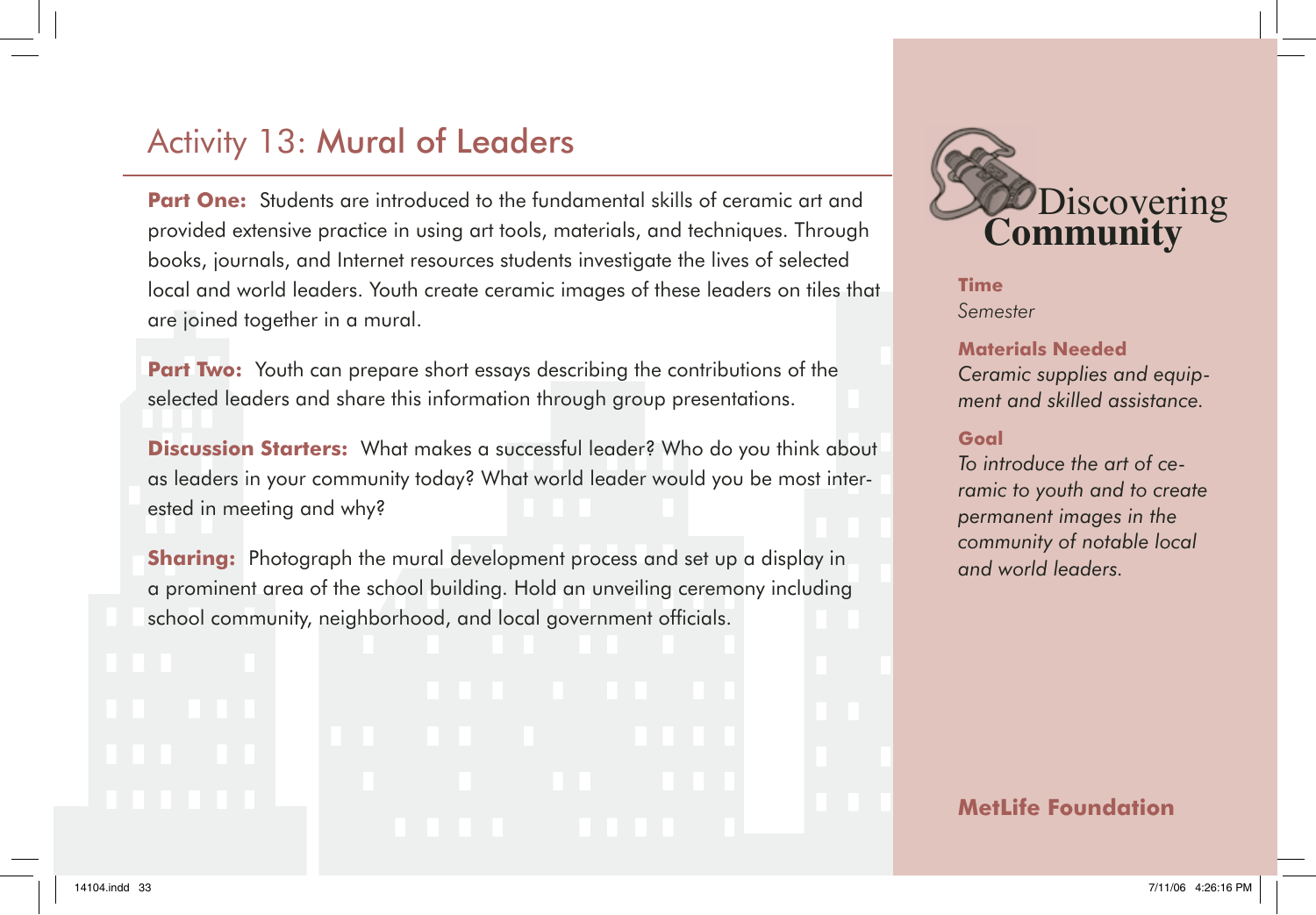## Activity 14: Everybody's Business

**Part One:** Students spend several sessions preparing to conduct interviews with local business owners. Prep activities include a neighborhood walk and mapping exercise, interview question development, mock interviews, and essay writing practice. Students complete business profi les based on the interviews and prepare a final text to include in a resource guide publication. Add photos of students and business leaders.

**Part Two:** Invite the interviewed business leaders to be a part of a celebration dinner banquet. Youth give brief presentations on the project and distribute the resource guide.

**Discussion Starters:** What are the benefits of your local community? What would it be like to be a business/store owner in your local community? Are there careers in your local community that are of interest to you? What skills will you need to enter the workforce?

**Sharing:** Distribute the business resource guide to faculty, families, and community members. Ask local businesses to display copies for easy pick-up.



**Time** *Semester*

#### **Materials Needed**

*Pencils, notepads, tape recorder (optional), training on Microsoft Publisher, and access to computers.*

#### **Goal**

*Familiarize youth with businesses in the local community, opportunities for career choices, and available resources; Create a community resource guide to build community relationships.*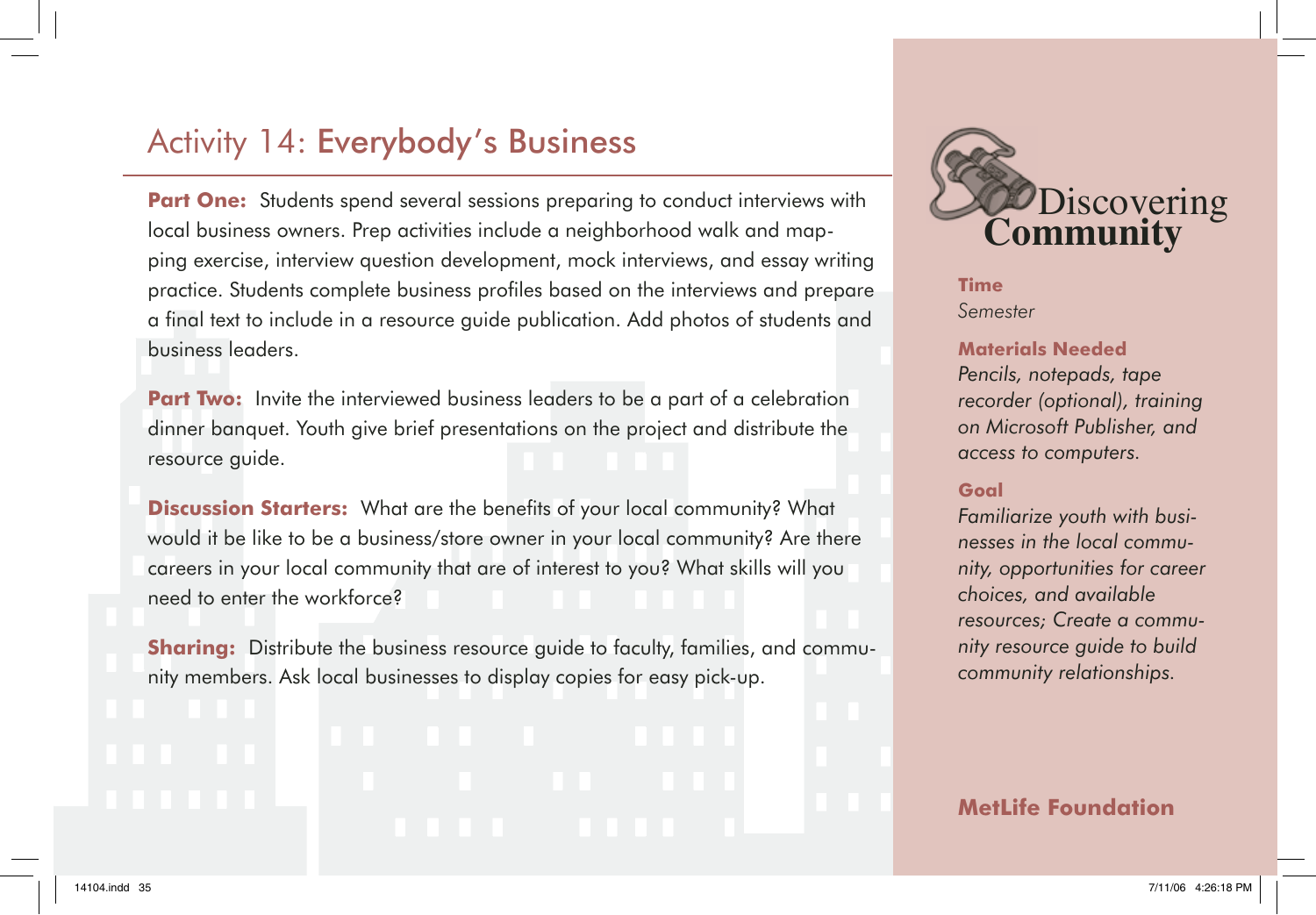# Activity 15: Photo Hunt

**Part One:** Equipped with cameras youth participate in a quided photo hunt around the school community. Present youth with a list of subjects/community concepts/community components (include their suggestions, also) that can be captured through photography. Examples are: people cooperating; people at work; leadership; membership; education; community change; history; worship; home; and pride. Students capture these images in pictures.

**Part Two:** Students use the pictures to create posters that represent definitions of community.

**Discussion Starters:** How do you define community? What makes your community unique? In what ways can you contribute to the positive growth of your community?

**Sharing:** Posters can be displayed in the school and in other local community organizations such as libraries and health facilities.



**Time** *3 sessions; 2 hours each*

#### **Materials Needed**

*Poster board, digital cameras, and access to computers.*

#### **Goal**

*To help youth see the school community in a new way; To recognize community assets and qualities through art.*